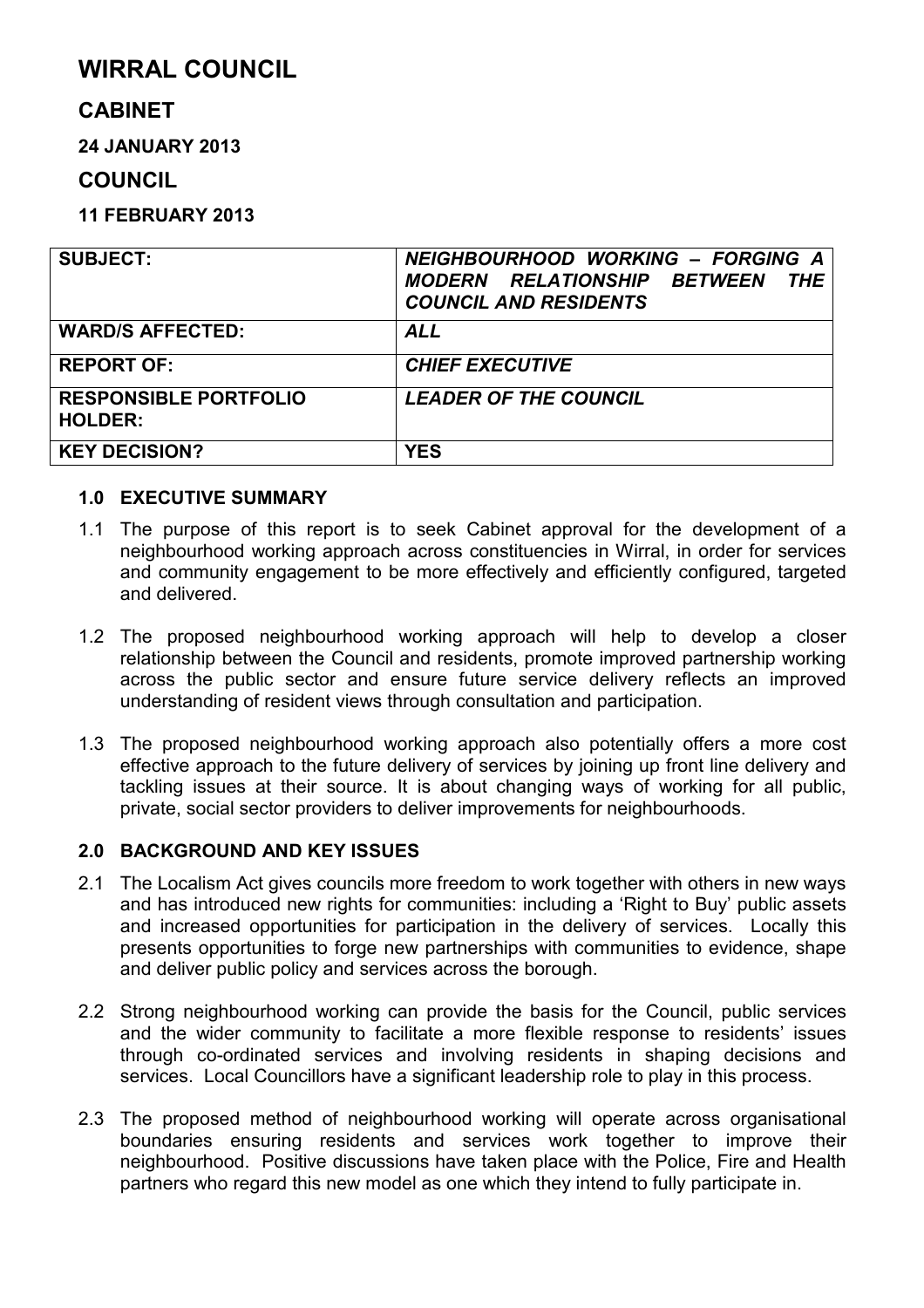2.4 A range of public, private and social sector community services can be linked together in terms of their operational activities on these Constituency footprints. Council Departments can reconfigure their delivery to fit this geographical model and deliver better coordination across Council services and improved multi-agency working.

The benefits of neighbourhood working include:

- Greater opportunities for Ward Members to lead and influence local service delivery within their localities and to respond to local needs and priorities
- Increasing community confidence to explore creative and innovative approaches to meet local needs
- Increased multi agency working so delivering better value for taxpayers' money by reducing duplication across service areas
- A local focus on the efficiency and effectiveness of service delivery by bringing the Council closer to the needs and priorities of local communities

# **3.0 PROPOSED APPROACH TO NEIGHBOURHOOD WORKING**

- 3.1 It is proposed that a neighbourhood working structure replaces the current Area Forum arrangements, and is established based upon Wirral's four Parliamentary Constituency boundaries, with staff and services being located within Constituencies and a Constituency Committee established for each area.
- 3.2 Each Constituency will also have a Public Service Board which will bring together bodies including the Council, Police, Fire and Health services, to co-ordinate the strategic delivery of a Constituency Plan and report progress to the respective Constituency Committee.
- 3.3 Constituency Committees (see Appendix 2) will be responsible for producing the Constituency Plan (Appendix 3), that will outline priorities for each area**.** It is proposed that each Committee would consist of local Councillors and Voluntary and Community and Faith Sector Representatives. Consideration could also be given to the local MP being invited to participate.
- 3.4 A Strategic Director will be responsible for ensuring implementation of each Constituency plan, and for ensuring that the interface between each Constituency Committee and the Constituency Public Service Board is aligned and effective. There will also be officer support to ensure that constituency arrangements operate effectively and that full engagement takes place with the wider community.

# **4.0 GOVERNANCE ARRANGEMENTS AND REPRESENTATION**

- 4.1 Good governance, transparency and accountability are essential for the Council and a cornerstone for improving public services. The Council is accountable for ensuring that its business is conducted in accordance with the law and proper standards. The Council must also ensure that public money is safeguarded, properly accounted for and used economically, efficiently and effectively.
- 4.2 This proposal will include putting in place robust arrangements for the governance of neighbourhood working and the stewardship of resources allocated to it**.**
- 4.3 Underpinning the governance arrangements for neighbourhood working will be the principles of enhancing civic life, deepening democratic participation, strengthening community voice and strengthening the Council's responsiveness to residents**.**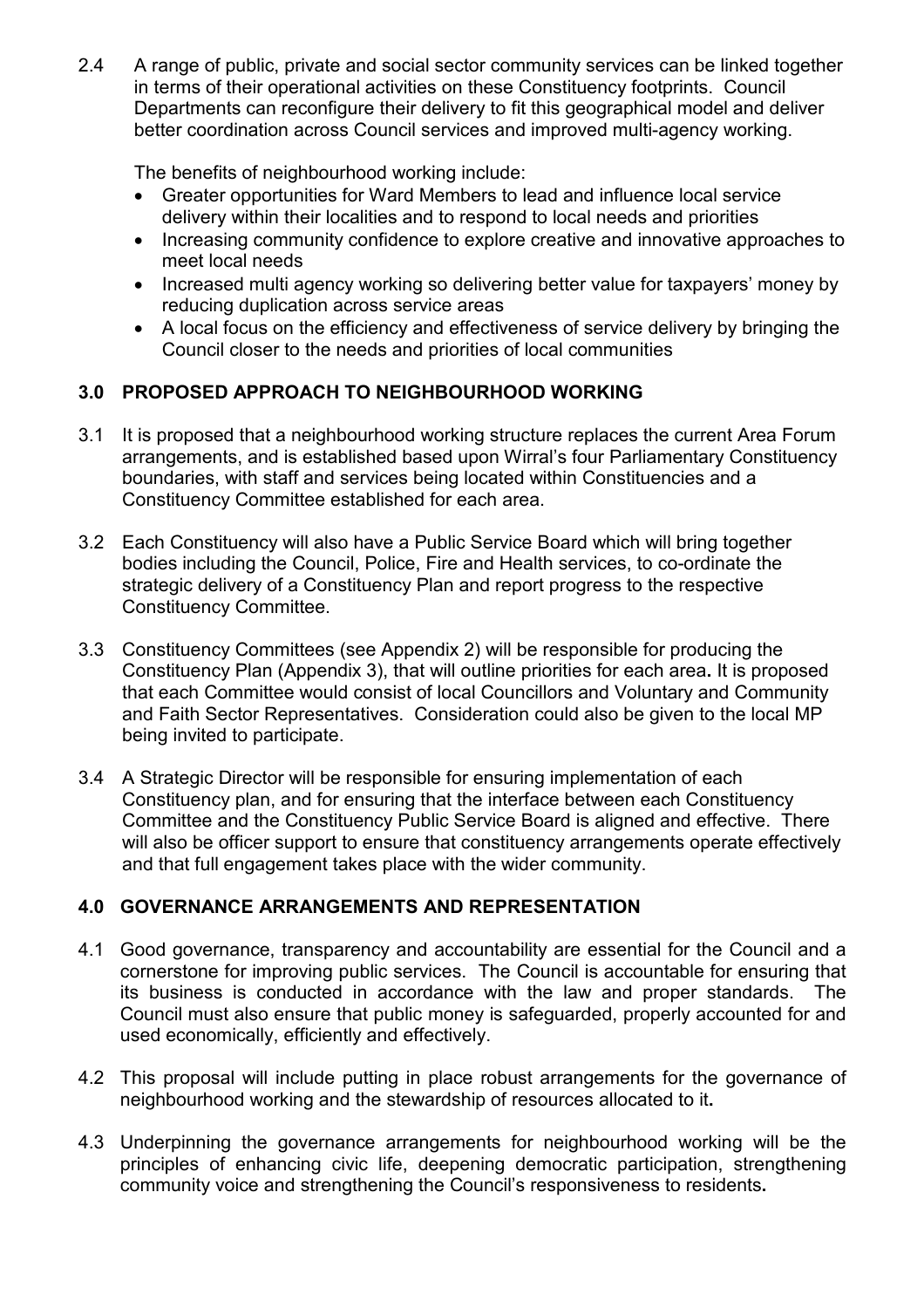# **5.0 RELEVANT RISKS**

5.1 A robust risk register will underpin the implementation of the proposed neighbourhood working approach. The risk register will be developed and monitored in line with the project management arrangements which will be put in place.

# **6.0 OTHER OPTIONS CONSIDERED**

- 6.1 A range of options which operate in other Local Authority areas have been reviewed in order to develop the recommended approach set out in this report (Appendix 1). On consideration of best practice elsewhere it is recommended that the Constituency footprint provides the most effective footprint to achieve the benefits of neighbourhood working outlined within the resources available to the Council at a time of budget constraint.
- 6.2 It would not be possible to adopt a new model of working utilising the existing 11 Area Forum boundaries for the following reasons:
	- a) 11 separate forums are costly to administer (currently £1300 per annum, per resident who attends, per Area Forum).
	- b) The Area Forum footprints are too small to co-ordinate services more effectively.

However, embedded neighbourhood officers with the responsibility to engage with all residents will ensure that the needs of all wards and communities are reflected in Constituency planning.

### **7.0 CONSULTATION**

7.2 The recent 'What Really Matters' consultation included questions on future working models. It is proposed that the Democracy Working Group be fully involved in taking the proposals forward and that further consultation takes place with partners and the Community Voluntary and Faith Sector.

### **8.0 IMPLICATIONS FOR VOLUNTARY COMMUNITY AND FAITH SECTOR**

- 8.1 The proposed model for neighbourhood working will strengthen the Council's partnership relationship with the voluntary and community sector, and will enable a more effective Wirral Compact.
- 8.2 A new social cohesion / social value model of commissioning neighbourhood services will need to be developed in order to promote sustainability and meet desired outcomes based upon a 2030 vision for Wirral. This would create more sustainable funding options currently open to voluntary and community sector organisations.

# **9.0 RESOURCE IMPLICATIONS: FINANCIAL; IT; STAFFING; AND ASSETS**

- 9.1 This proposal will help to support efficiency savings in the following areas:
	- a) Shared structures, services, budgets and assets
	- b) Eliminating duplication
	- c) Greater integration of services
	- d) Joint tendering programmes
	- e) Value for money and savings
	- f) Shared outcomes
	- g) Integrating council officers and communications across Constituencies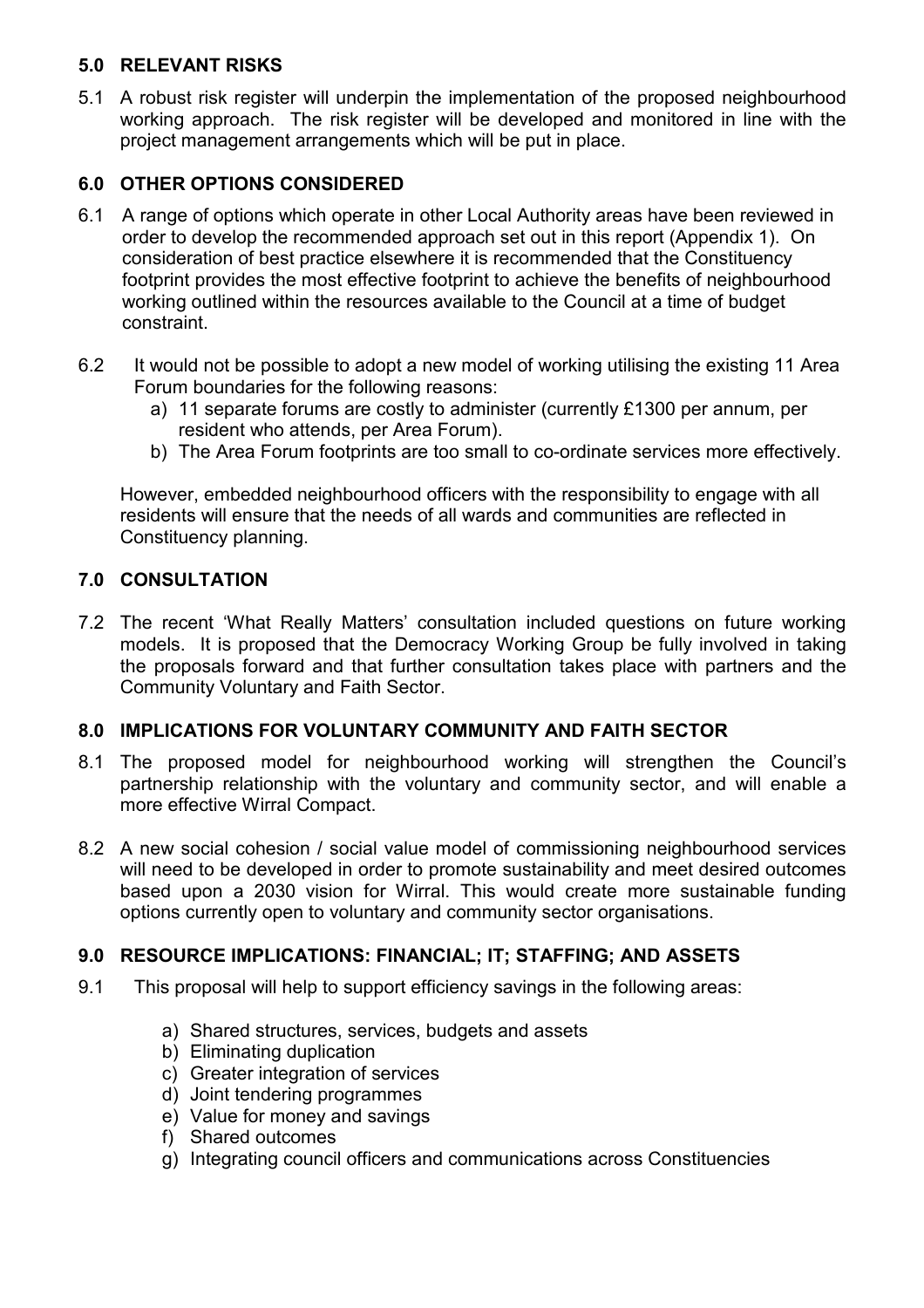### **10.0 LEGAL IMPLICATIONS**

- 10.1 New governance arrangements will be developed to ensure participation of citizens, elected members and partners.
- 10.2 The proposal will enable the Council to deliver on the Localism Act and Social Value Act.

# **11.0 EQUALITIES IMPLICATIONS**

11.1 Has the potential impact of your proposal(s) been reviewed with regard to equality?

 (a) Yes and the phase 1 equality impact assessment is attached to this report. The equality impact assessment will also be published on the following link:

*http://www.wirral.gov.uk/my-services/community-and-living/equality-diversitycohesion/equality-impact-assessments/eias-2010/corporate-services* 

# **12.0 CARBON REDUCTION IMPLICATIONS**

12.1 The proposal will encourage sharing of community assets, therefore supporting carbon reduction.

# **13.0 PLANNING AND COMMUNITY SAFETY IMPLICATIONS**

13.1 There will be positive implications arising from this proposal as local communities will have a greater role in commenting on planning proposals and having a more immediate and direct influence regarding community safety implications.

# **14.0 RECOMMENDATION/S**

- 14.1 Cabinet endorses the proposals to establish a new neighbourhood working approach across constituencies in Wirral and refers this report to Council for consideration and agreement.
- 14.2 Cabinet requests that a special meeting of the Democracy Working Group be held to discuss this report and make comment prior to the referral of this recommendation to Council on Monday 11<sup>th</sup> February.

# **15.0 REASON/S FOR RECOMMENDATION/S**

15.1 For services to be more effectively and efficiently configured, targeted and delivered.

| <b>REPORT AUTHOR:</b> | Emma Degg<br><b>Head of Neighbourhoods and Engagement</b><br>telephone: (0151) 691 8688<br>email: emmadegg@wirral.gov.uk |  |  |  |
|-----------------------|--------------------------------------------------------------------------------------------------------------------------|--|--|--|
| <b>APPENDICES</b>     |                                                                                                                          |  |  |  |

- Appendix 1 Neighbourhood Working Other Local Authority Examples
- Appendix 2 Neighbourhood Working A Structure for Vibrant and Active **Neighbourhoods**
- Appendix 3 Constituency Plans Proposed Themes

# **SUBJECT HISTORY (last 3 years)**

| <b>Council Meeting</b>                   |  |                                 | <b>Date</b> |
|------------------------------------------|--|---------------------------------|-------------|
| Cabinet - What Really<br><b>Findings</b> |  | Matters Consultation   08/11/12 |             |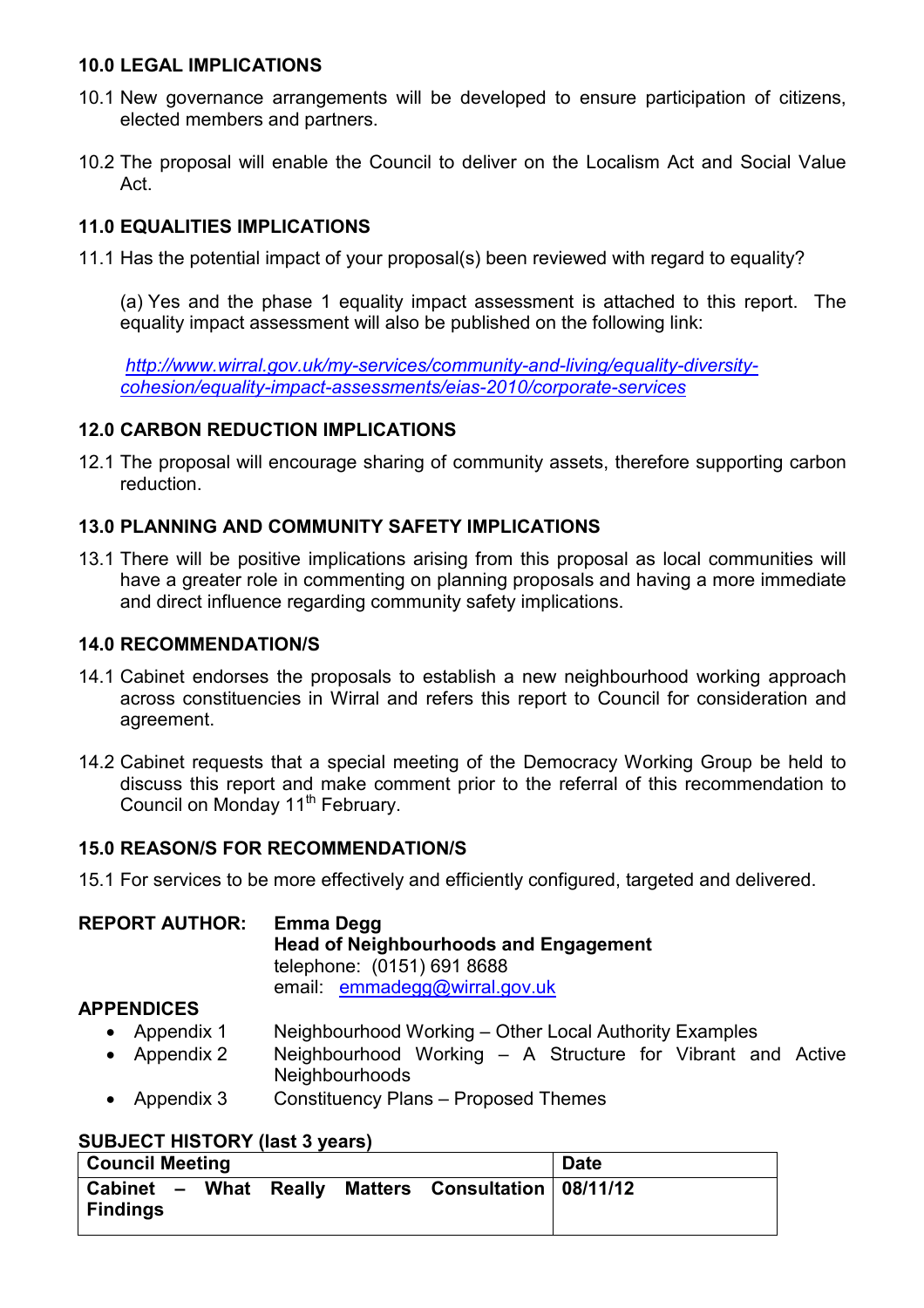



# **Equality Impact Assessment Toolkit (Phase 1)**

# **Section 1: Your details**

**EIA lead Officer**: Jacqui Cross

**Email address**: jacquicross@wirral.gov.uk

**Head of Section:** Emma Degg

**Chief Officer:** Graham Burgess

**Department**: Chief Executives

**Date**: 1 November 2012

# **Section 2: What Council proposal is being assessed?**

A new Neighbourhood Working Model (Phase 1 EIA)

| <b>Section 2b:</b> | Will this EIA be submitted to a Cabinet or Overview & Scrutiny<br>Committee?                                                                                  |  |
|--------------------|---------------------------------------------------------------------------------------------------------------------------------------------------------------|--|
| Yes / No           | If 'yes' please state which meeting and what date                                                                                                             |  |
|                    | Cabinet on 13 December 2012                                                                                                                                   |  |
|                    | Please add hyperlink to where your EIA is/will be published on the<br><b>Council's website</b>                                                                |  |
|                    | http://www.wirral.gov.uk/my-services/community-and-living/equality-<br>diversity-cohesion/equality-impact-assessments/eias-2010/corporate-<br><b>services</b> |  |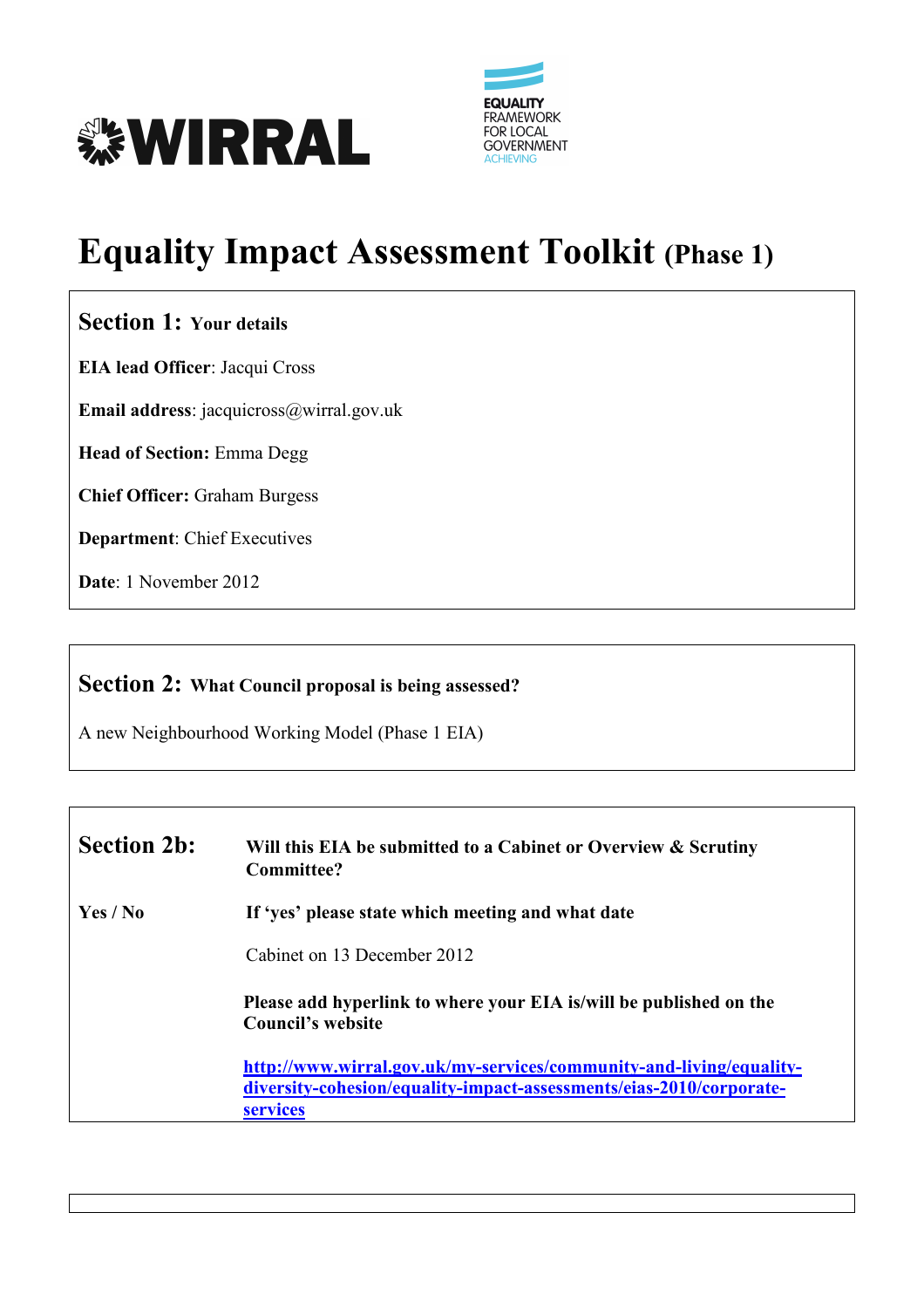|               | <b>Section 3:</b>  | <b>Does the proposal have the potential to affect</b> (please tick relevant<br>boxes)                                                                               |             |
|---------------|--------------------|---------------------------------------------------------------------------------------------------------------------------------------------------------------------|-------------|
| V             | <b>Services</b>    |                                                                                                                                                                     |             |
| $\mathcal N$  | The workforce      |                                                                                                                                                                     |             |
| $\mathcal{N}$ | <b>Communities</b> |                                                                                                                                                                     |             |
| V             |                    | <b>Other</b> (please state eg: Partners, Private Sector, Voluntary & Community Sector)<br>Public sector, private sector, voluntary and community sectors, residents |             |
|               |                    | If you have ticked one or more of above, please go to section 4.                                                                                                    |             |
| $\Box$        |                    | <b>None</b> (please stop here and email this form to your Chief Officer who needs to<br>equalitywatch@wirral.gov.uk for publishing)                                 | email it to |

# **Section 4: Does the proposal have the potential to maintain or enhance the way the Council ……..** (please tick relevant boxes)

- $\sqrt{\phantom{a}}$  Eliminates unlawful discrimination, harassment and victimisation
- $\sqrt{\phantom{a}}$  Advances equality of opportunity
- √ Fosters good relations between groups of people

If you have ticked one or more of above, please go to section 5.

□ **No** (please stop here and email this form to your Chief Officer who needs to email it to equalitywatch@wirral.gov.uk for publishing)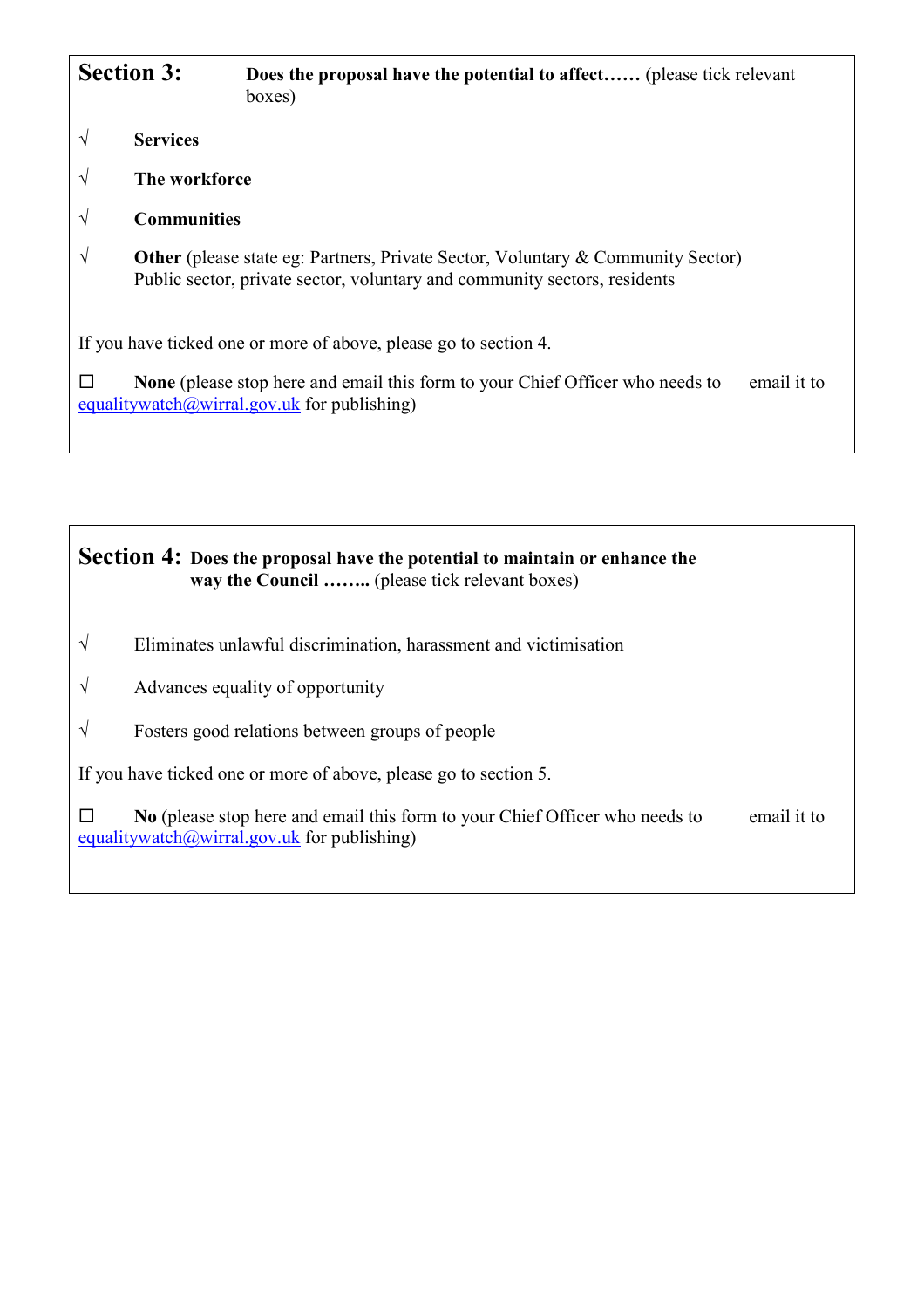**Section 5: 5: Could the proposal have a positive or negative impact on any of the protected groups (race, gender, disability, gender reassignment, age, pregnancy and maternity, religion and belief, sexual orientation, marriage and civil partnership)?** 

 **You may also want to consider socio-economic status of individuals.** 

 **Please list in the table below and include actions required to mitigate any potential negative impact.** 

| Which group(s)<br>of people could<br>be affected | Potential positive or negative impact                                                                                                                               | Action required to mitigate<br>any potential negative impact | <b>Lead person</b>        | Timescale            | <b>Resource</b><br>implications |
|--------------------------------------------------|---------------------------------------------------------------------------------------------------------------------------------------------------------------------|--------------------------------------------------------------|---------------------------|----------------------|---------------------------------|
| All                                              | Positive Impact – services more effectively and<br>efficiently configured, targeted and delivered<br>Positive Impact – outcomes focussed services and<br>engagement |                                                              | Strategic<br>Director     | From 1 April<br>2013 | To be<br>confirmed              |
| All                                              | Negative Impact – loss of jobs across the Council                                                                                                                   | Fair redundancy criteria<br>$\bullet$                        | Head of HR &<br><b>OD</b> | By 1 April<br>2013   | To be<br>confirmed              |
|                                                  |                                                                                                                                                                     |                                                              |                           |                      |                                 |
|                                                  |                                                                                                                                                                     |                                                              |                           |                      |                                 |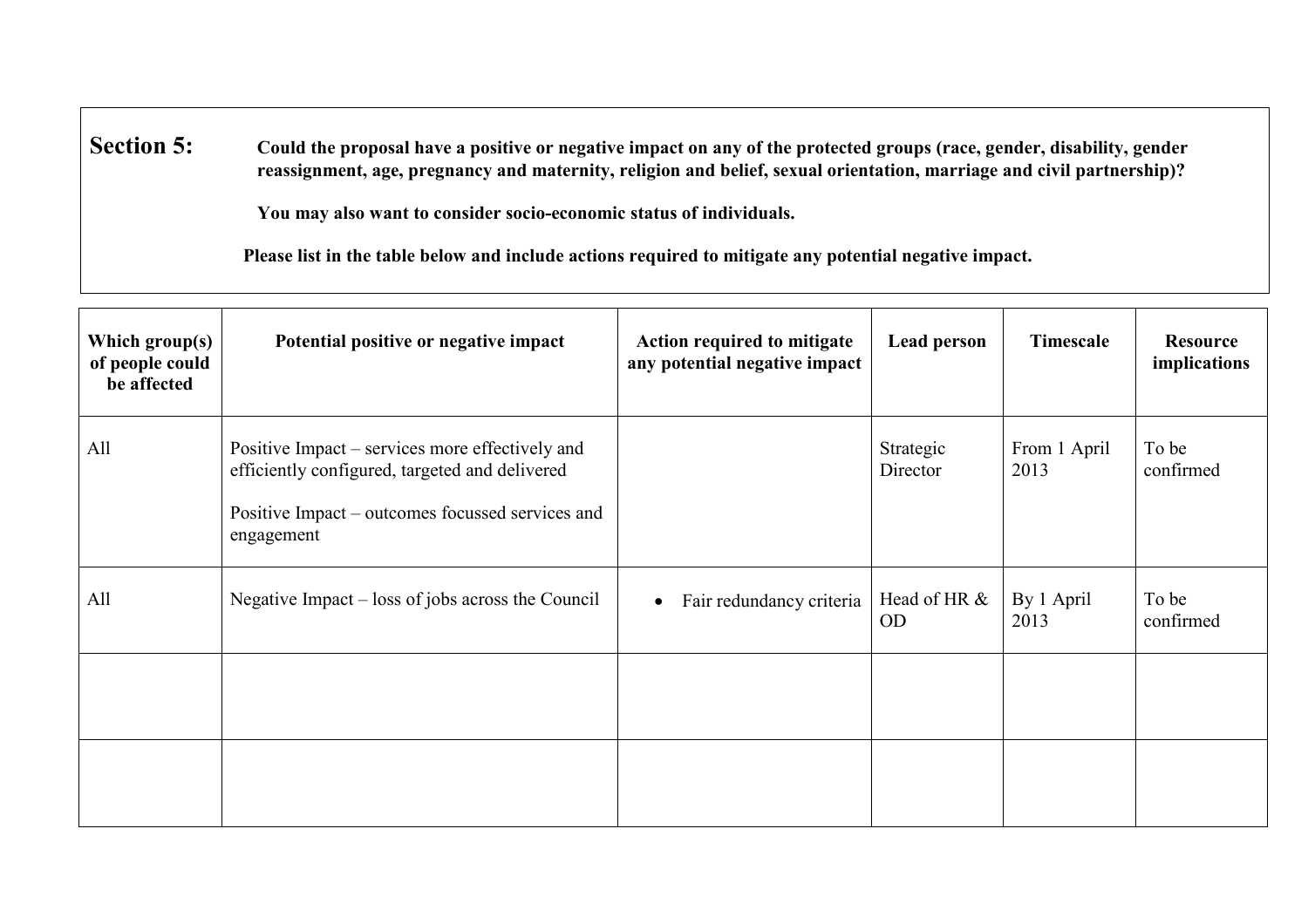# **Section 5a: Where and how will the above actions be monitored?**

Via implementation and reporting of the Wirral Improvement Plan and Corporate Plan

# **Section 5b:** If you think there is no negative impact, what is your reasoning behind **this?**

Not applicable

# **Section 6: What research / data / information have you used in support of this process?**

Localism Act, Social Value Act, Compact, Council budget cuts, 'What Really Matters' consultation, neighbourhood working best practice examples

# **Section 7:** Are you intending to carry out any consultation with regard to this Council **proposal?**

**No (Phase 1)** 

The results of the 'What Really Matters' consultation have been utilised in designing this proposal.

### **Yes (Phase 2)**

The Council will drive the necessary changes required in order to adopt this proposed model of working across Wirral, in partnership with residents, public sector, private sector, and social sector.

(please stop here and email this form to your Chief Officer who needs to email it to equalitywatch@wirral.gov.uk for publishing)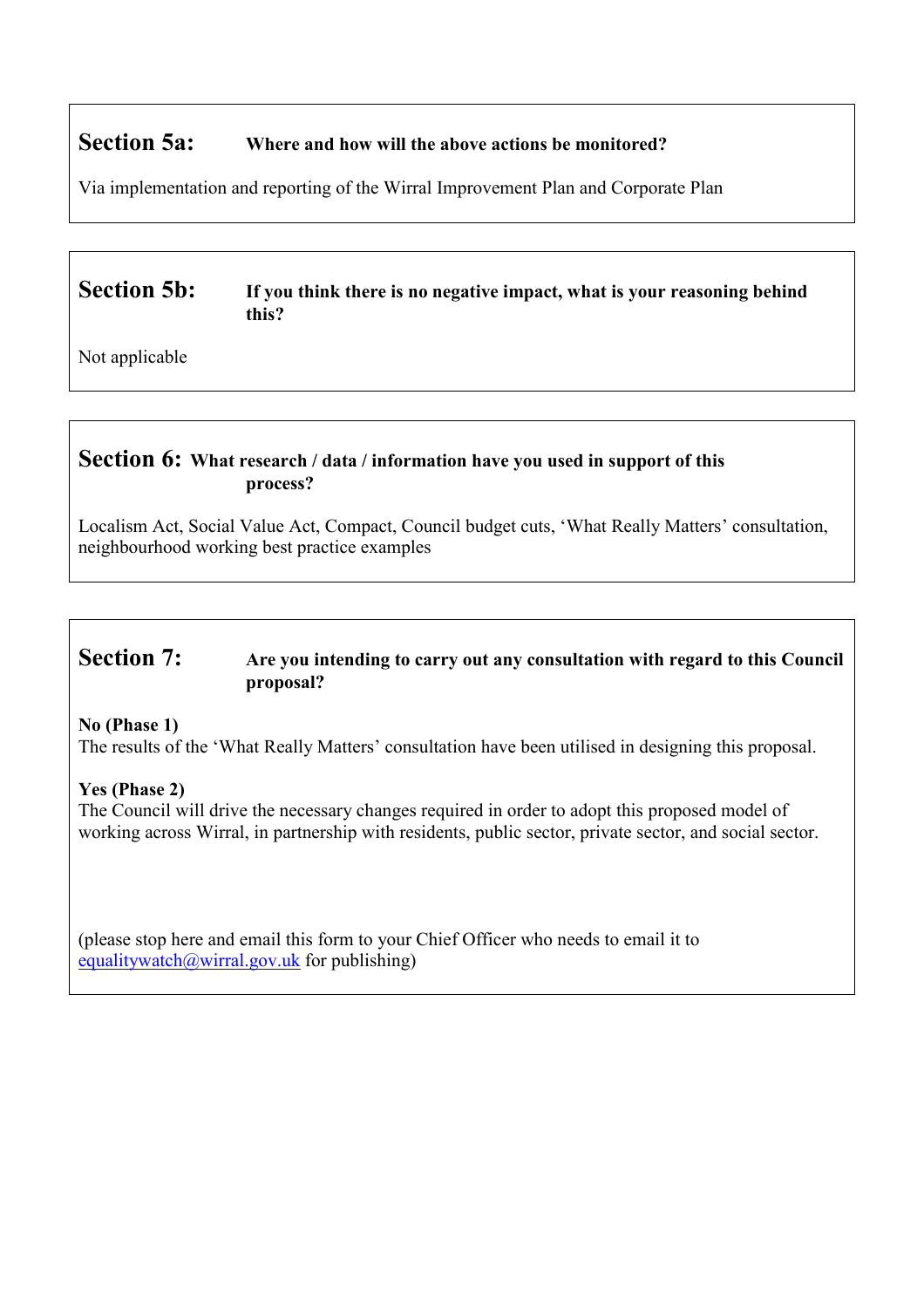# **Section 8: How will consultation take place and by when?**

### **Phase 1**

Not applicable (completed via 'What Really Matters?')

### **Phase 2**

Consultation and engagement of residents, public sector, private sector, and social sector as part of reconfiguring public services across Constituencies

Before you complete your consultation, please email your preliminary EIA to equalitywatch@wirral.gov.uk via your Chief Officer in order for the Council to ensure it is meeting it's legal requirements. The EIA will be published with a note saying we are awaiting outcomes from a consultation exercise.

Once you have completed your consultation, please review your actions in section 5. Then email this form to your Chief Officer who needs to email it to equalitywatch@wirral.gov.uk for re-publishing.

# **Section 9: Have you remembered to:**

- **a) Add appropriate departmental hyperlink to where your EIA is/will be published** (section 2b)
- **b) Include any potential positive impacts as well as negative impacts?** (section 5)
- **c) Send this EIA to equalitywatch@wirral.gov.uk via your Chief Officer?**
- **d) Review section 5 once consultation has taken place and sent your completed EIA to equalitywatch@wirral.gov.uk via your Chief Officer for re-publishing?**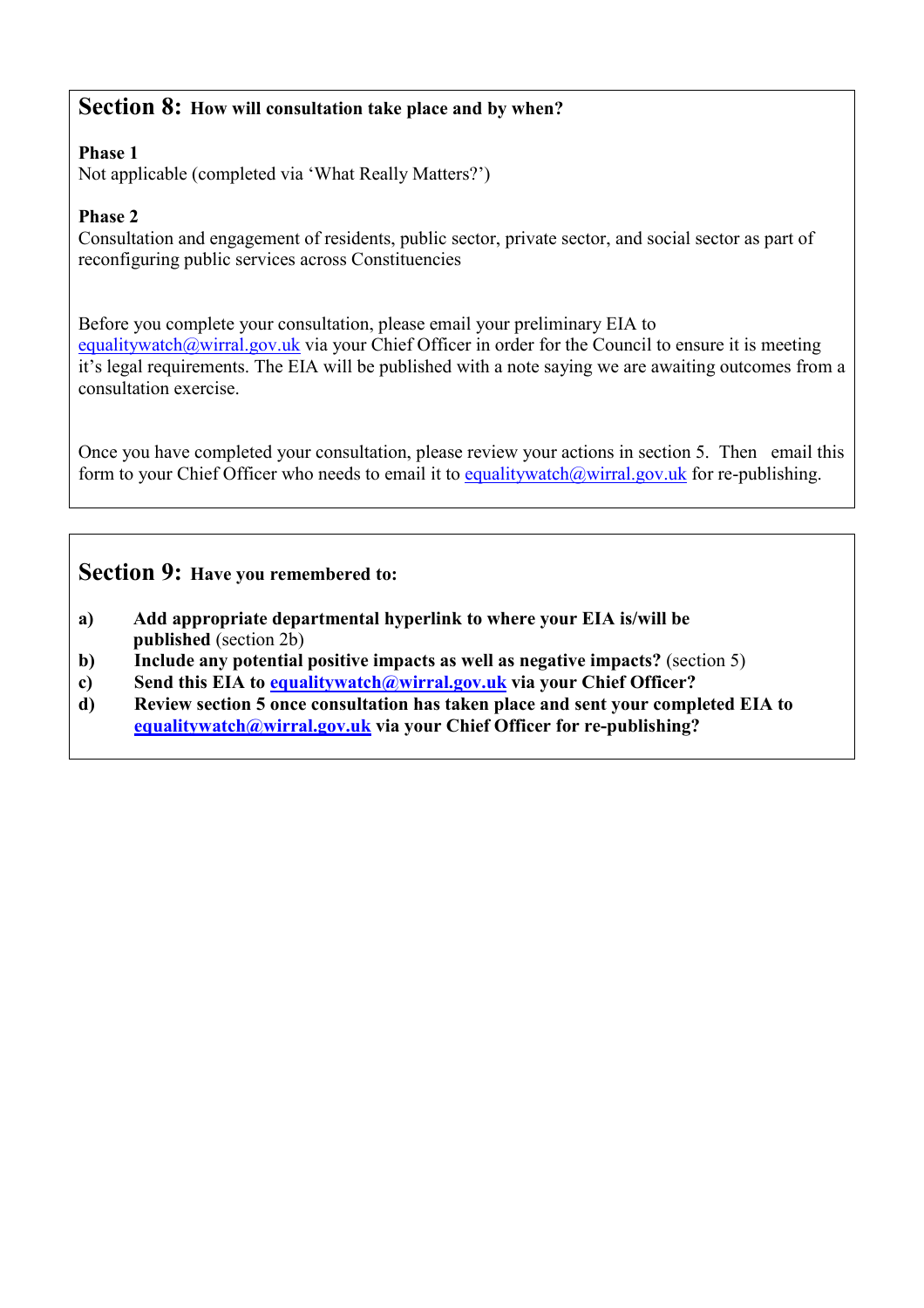### Appendix 1 **Appendix 1** Neighbourhood Working Examples

- 1. Salford Council and neighbourhood partners adopted a whole system approach focussing on five pathways to poverty (family breakdown, addiction, educational failure, debt, and economic dependency and worklessness). One troubled family used to cost £155,000 per annum to support. The new partnership approach has reduced this amount to £30,000 so far this year.
- 2. Cumbria County Council's Barrow neighbourhood partnership now provides joint advice and information services. This approach led to successfully dealing with 236 incidents of debt totalling £3.1 million from October 2010 to September 2011.
- 3. Tameside Council's Employment Partnership brokered job interview guarantee schemes and pre-recruitment training within neighbourhoods. In 2011, over 93% of jobs were obtained by local residents, and nearly 28% of the jobs were obtained by residents in priority neighbourhoods.
- 4. Bolton Council's neighbourhood approach with the wider public sector and voluntary and community sector to establish the Big Bolton Fund to award grants for community projects, has grown from £25,000 initial council investment to £145,000 in 2012 through donations from individuals and businesses.
- 5. Bradford Council, via a neighbourhood scheme introduced a resident-led 'street reps' initiative. Street reps are residents who volunteer to act as the 'eyes and ears' for their street, helping neighbours and reporting issues to the relevant council services.
- 6. Walsall Council was informed of anti-social behaviour near a recently installed play area, close to a number of homes. Residents had repeatedly complained to their Councillors. Partners met on site to experience the problems first-hand and work with residents to jointly agree a solution. This resulted in the play equipment being removed, outreach workers delivering diversionary activities, and the police increasing patrols to monitor the situation. Residents are now planning to form their own group to manage the site.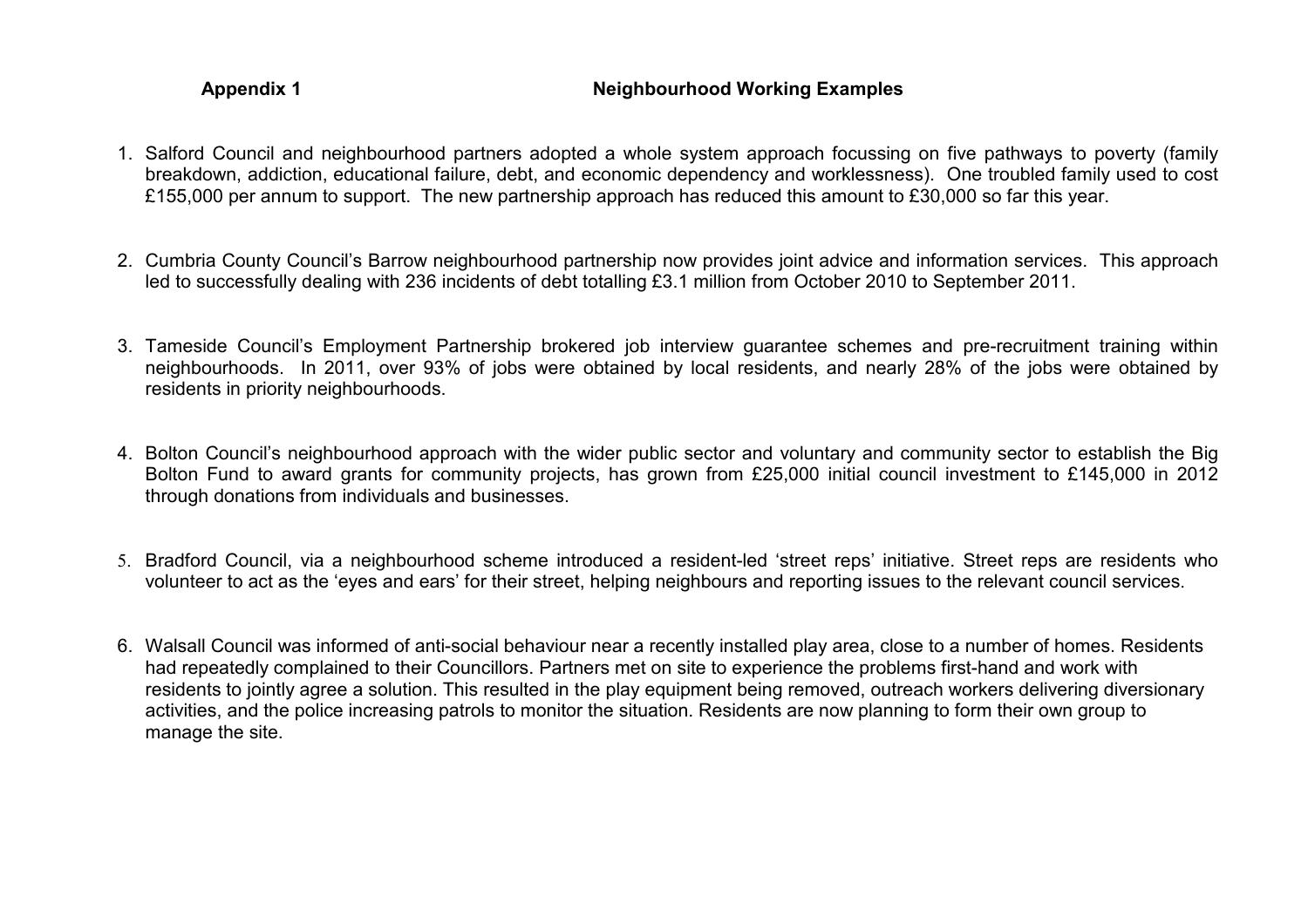